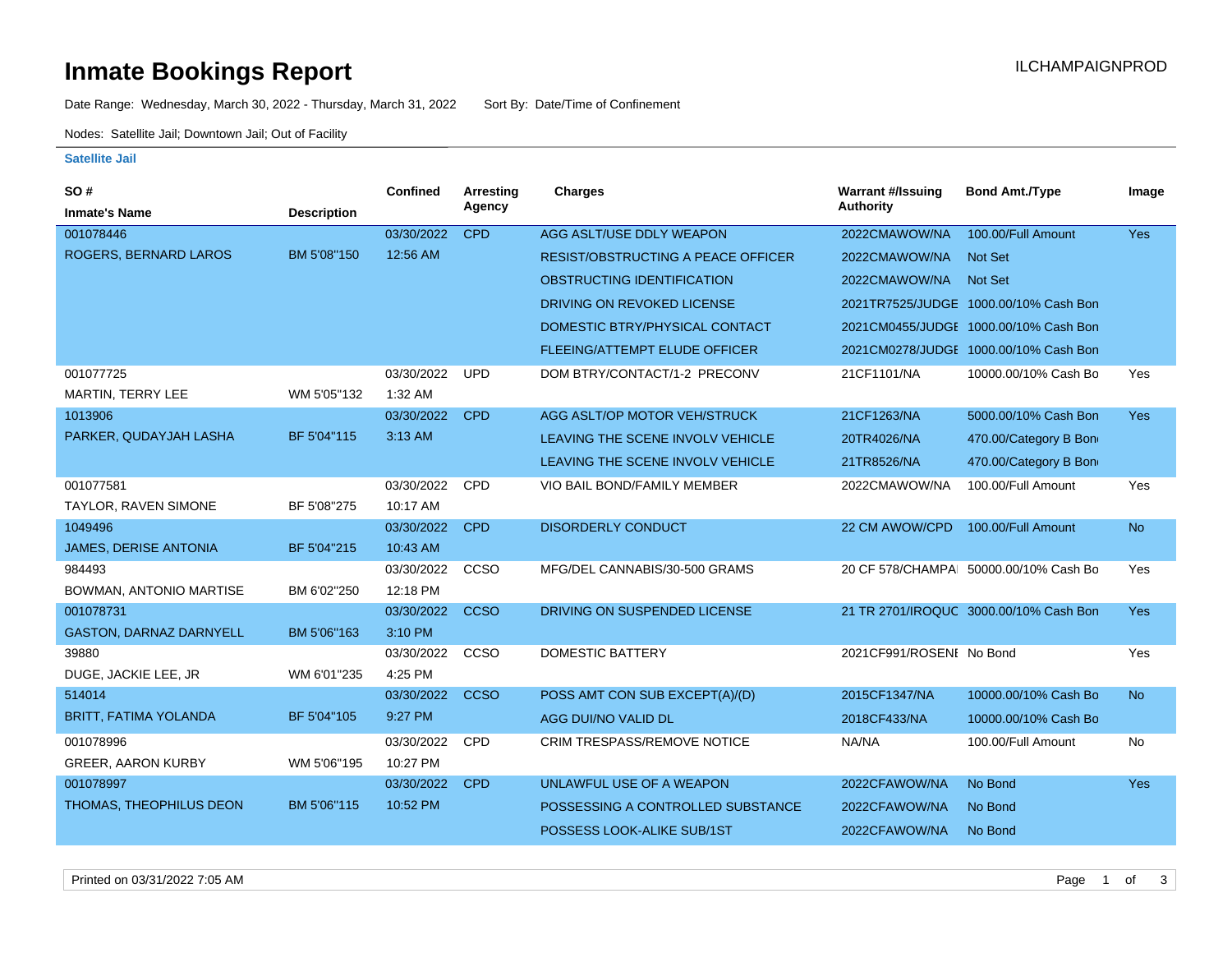# **Inmate Bookings Report Installation Control Control Control Control Control Control Control Control Control Control Control Control Control Control Control Control Control Control Control Control Control Control Control**

Date Range: Wednesday, March 30, 2022 - Thursday, March 31, 2022 Sort By: Date/Time of Confinement

Nodes: Satellite Jail; Downtown Jail; Out of Facility

#### **Satellite Jail**

| SO#                      |                    | Confined   | Arresting  | Charges                     | Warrant #/Issuing | <b>Bond Amt./Type</b>                | Image |
|--------------------------|--------------------|------------|------------|-----------------------------|-------------------|--------------------------------------|-------|
| <b>Inmate's Name</b>     | <b>Description</b> |            | Agency     |                             | Authority         |                                      |       |
| 001078998                |                    | 03/31/2022 | <b>CPD</b> | <b>DISORDERLY CONDUCT</b>   | 2022CMAWOW/NA     | 100.00/Full Amount                   | Yes   |
| PICKETT, KONYE NAIRE     | BM 5'06"130        | $2:20$ AM  |            |                             |                   |                                      |       |
| 1052889                  |                    | 03/31/2022 | CCSO       | AGGRAVATED DOMESTIC BATTERY | 2022CFAWOW/NA     | No Bond                              | Yes   |
| MOORE, JEREMIAH THOMAS   | BM 5'10"170        | 2:39 AM    |            |                             |                   |                                      |       |
| 1075681                  |                    | 03/31/2022 | <b>UPD</b> | OBSTRUCTING IDENTIFICATION  |                   | 2019CM946/DUPAG 7500.00/10% Cash Bon | Yes   |
| GONZALEZ, CARLOS GERARDO | WM 5'11"162        | $4:19$ AM  |            |                             |                   | 75.00/FTA Fee                        |       |

**Total Satellite J14**